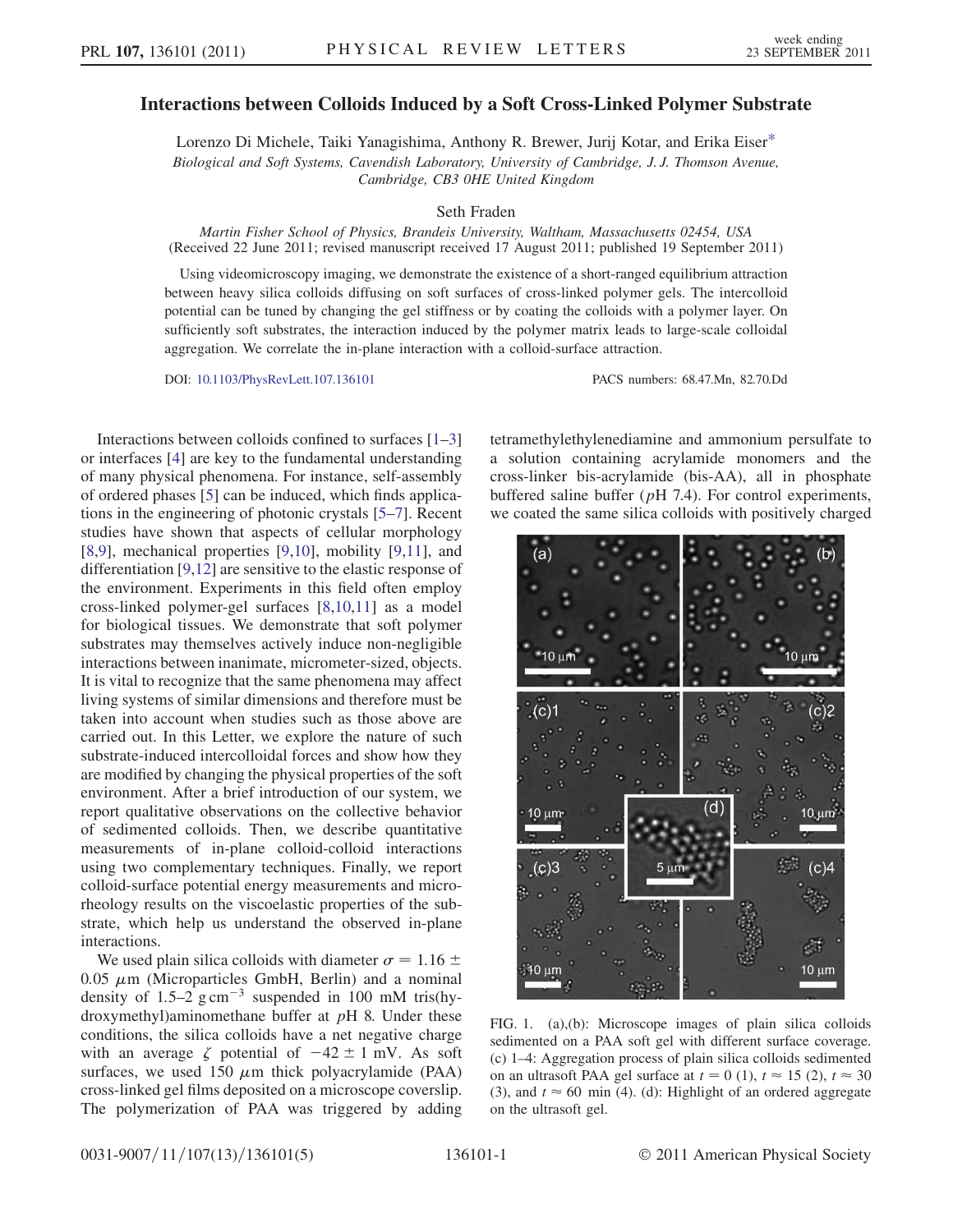poly-L-lysine-poly(ethylene glycol) (PLL-PEG, Surface Solutions, Switzerland) that is easily adsorbed onto silica and provides steric stabilization. PLL-PEG coated beads were almost neutral with a  $\zeta$  potential of  $-2.2 \pm 0.2$  mV.<br>Nonadhesive hard surfaces were obtained by coating the Nonadhesive hard surfaces were obtained by coating the glass bottom of 8 mm diameter incubation wells (Sensoplate, Greiner bio-one) with PLL-PEG. Using a PAA concentration of 5%, we tuned the stiffness of the material by changing the bis-AA fraction. The observations of weak attractive interactions between colloids were qualitatively and quantitatively similar for gels with elastic shear modulus  $G'$  [\[13\]](#page-3-11) between 55 and 522 Pa; thus, we focused on a substrate prepared with  $4 \times 10^{-4}$  vol/vol focused on a substrate prepared with  $4 \times 10^{-4}$  vol/vol<br>bis-AA resulting in a  $G' = 240 \pm 5$  Pa—we refer to this<br>gel as the "soft" substrate. In contrast, colloids on "ultragel as the ''soft'' substrate. In contrast, colloids on ''ultrasoft'' gels produced with a bis-AA concentration of  $1 \times 10^{-4}$  vol/vol and with  $G' = 12 \pm 3$  Pa exhibited<br>stronger interactions stronger interactions.

On soft gels, sedimented colloids did not undergo largescale aggregation. Instead, we observed the formation of dimers, triplets, and small chains and clusters, as shown in Figs. [1\(a\)](#page-0-0) and [1\(b\)](#page-0-0) for two different surface densities. On ultrasoft gels, sedimented beads initially formed small clusters that were still mobile and merged into larger ones. The aggregation stopped after about 1 h as the reduced mobility of big clusters kinetically hindered the process. A sequence of images of the aggregation is shown in Fig. [1\(c\).](#page-0-0) The larger aggregates could be either amorphous or ordered in a hexagonal close-packed lattice [see Fig. [1\(d\)](#page-0-0)]. The mobility of colloids within the aggregates was small, and we only observed rearrangement of the beads located at the outer perimeter. By using PLL-PEG coated colloids instead of plain ones, the aggregation still took place on the same time scale, but the clusters showed liquidlike behavior with a continuous rearrangement of single colloids in the bulk of the aggregates.

We measured the effective pair potential of supported beads with two complementary techniques. For the first one, referred to as ''blinking optical tweezers'' (BT) [\[14](#page-3-12)[,15\]](#page-3-13), we positioned two isolated colloids at separations between 1.5 and 10  $\mu$ m by using optical tweezers [\[16\]](#page-3-14).<br>After releasing the colloids movies were taken at 30 After releasing the colloids, movies were taken at 30 frames per second, and the separation  $r$  between beads was obtained by tracking their positions with conventional algorithms [\[17\]](#page-3-15). After discretizing  $r$  with a mesh size of 25 nm, we sampled the transition matrix elements  $P_{ii}$  that express the probability for  $r$  to evolve from bin  $i$  to bin  $j$  in the time between two consecutive frames. The probability distribution of r is  $\rho_i^s = P_{ij}\rho_j^s$ , and the effective pair<br>potential is given by  $V(s)/(k, T) = -\log(s)$ . The second potential is given by  $V(r)/(k_B T) = -\log(\rho^s)$ . The second<br>method consisted of extracting  $V(r)$  from the equilibrium  $\sim$  log( $\rho^s$ ) method consisted of extracting  $V(r)$  from the equilibrium<br>radial distribution function  $g(r)$  which was estimated for radial distribution function  $g(r)$ , which was estimated for every sample by taking a few hundred snapshots from an area of about  $1.5 \times 10^{-2}$  mm<sup>2</sup> with a surface coverage of 0.5%–1%. At these densities, we could neglect many-body 0.5%–1%. At these densities, we could neglect many-body effects and extract the pair potential as  $V(r)/(k_B T) \approx$  $-\log[g(r)]$ . In both techniques, superposition of colloid diffraction images can bias the measurement of the interdiffraction images can bias the measurement of the intercolloid distance in microscopy images, leading to systematic errors in the estimate of  $V(r)$  [[2,](#page-3-16)[18\]](#page-3-17). We corrected our data by following the method proposed by Polin, Grier, and Han [\[2](#page-3-16)]. The potential extracted by using the BT method arises from forces that may not have an underlying equilibrium potential, including hydrodynamic coupling [[3\]](#page-3-2). The evaluation of  $V(r)$  from  $g(r)$  is generally preferable, being unaffected by nonequilibrium effects. However, due to rapid aggregation,  $g(r)$  measurements on the ultrasoft gels in the low-density limit were unfeasible. The BT technique was applicable to all of our surfaces and was therefore adopted as a reference technique.  $g(r)$  measurements were used to spot nonequilibrium artifacts.

For the case of plain silica colloids supported by soft PAA surfaces, the apparent  $V(r)$  measured with BT evidences a sharp minimum for  $r \approx \sigma$ , as shown in Fig. [2](#page-1-0), curve A. The same measurement done by using PLL-PEG coated colloids on the same soft gels is displayed in Fig. [2](#page-1-0), curve B, and demonstrates a weakened short-range attrac-tion. In Fig. [2](#page-1-0), curve C, we show  $V(r)$  measured with BT for PLL-PEG coated colloids on ultrasoft gels [\[19\]](#page-3-18). In this case, the short-range attraction is stronger than for soft gels. In Fig. [2,](#page-1-0) curves  $A$ ,  $B$ , and  $C$  show a maximum in the potential at  $r \approx 1.2\sigma$ . This cannot be ascribed to screened Coulomb repulsion as the Debye screening length is estimated to be only a few nanometers [[20](#page-3-19)]. As a control, we

<span id="page-1-0"></span>

FIG. 2 (color online). Pair potentials of colloids sedimented on gels and glass surfaces measured with the BT or pair-distribution  $[g(r)]$  methods. Bare silica colloids sedimented on a soft PAA gel surface measured with BT  $(A, \bigcirc)$  and with  $g(r)$   $(A1, \text{ solid})$ line); PLL-PEG coated silica colloids sedimented on a soft PAA gel surface measured with BT (B); PLL-PEG coated silica colloids sedimented on an ultrasoft PAA gel surface measured with BT (C); PLL-PEG coated silica colloids sedimented on a PLL-PEG coated rigid glass surface measured with BT  $(D, \Diamond)$ and with  $g(r)$  (D1, dashed line). The curves have been vertically shifted for clarity.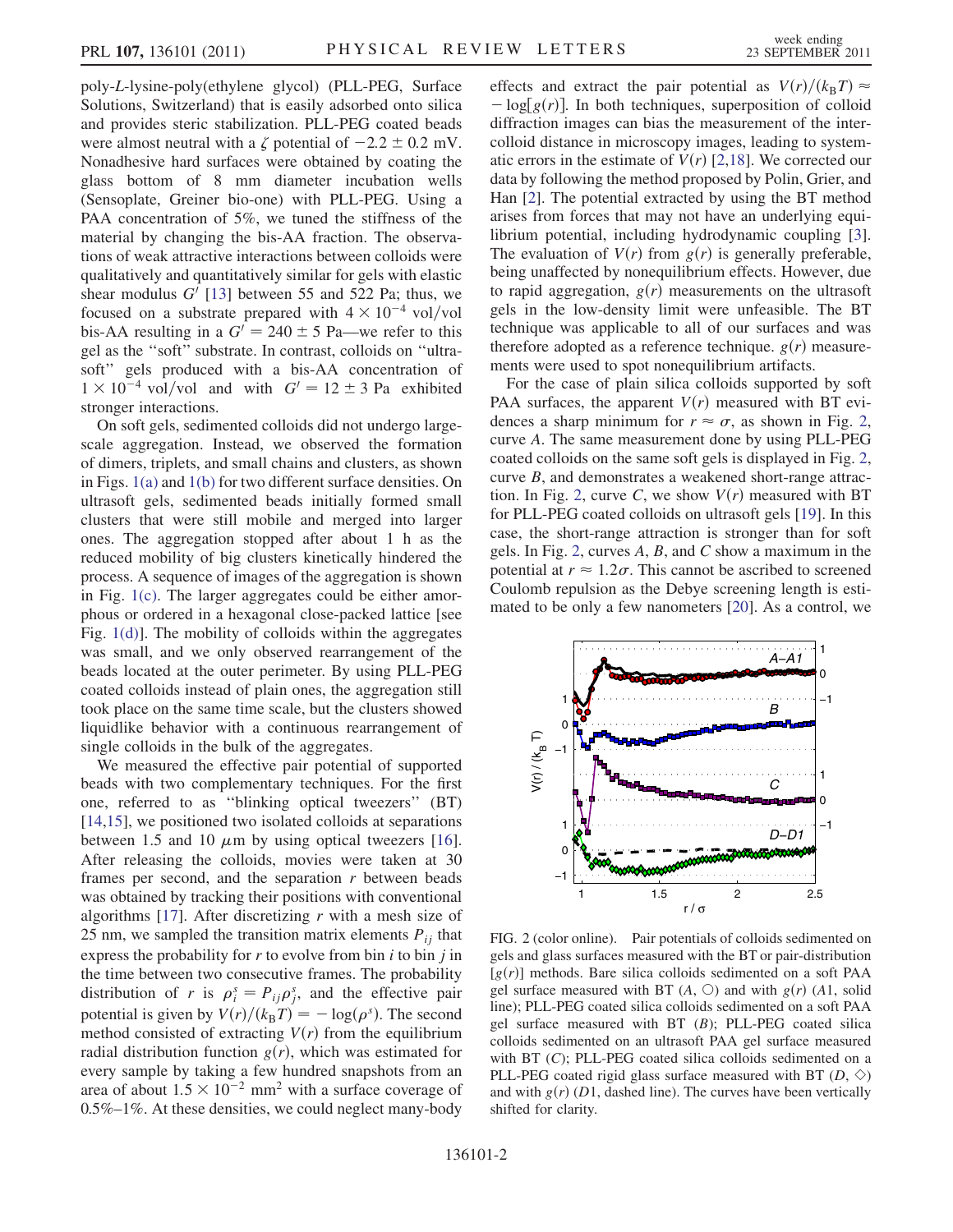measured  $V(r)$  with BT for the case of PLL-PEG coated colloids sedimented on a PLL-PEG coated rigid glass surface. The potential, plotted in Fig. [2,](#page-1-0) curve D, does not show the short-range minimum observed on PAA surfaces. The broader, longer-ranged minimum observed in BT measurements of  $V(r)$  for both soft gels (Fig. [2](#page-1-0), curves A and B) and rigid glass surfaces (Fig. [2](#page-1-0), curve  $C$ ) can be ascribed to nonequilibrium artifacts [\[3](#page-3-2)]. This hypothesis is confirmed by equilibrium measurements of  $V(r)$ from  $g(r)$  for plain colloids settled on a soft gel surface and PLL-PEG coated colloids settled on a rigid glass surface, shown in curves A1 and D1 of Fig. [2.](#page-1-0) In both cases, the long-range minimum is absent, consistent with the explanation that this attraction was due to hydrodynamic coupling. As demonstrated with both BT and equilibrium measurements from  $g(r)$ , the short-range attraction is present only on PAA gels but not on the rigid surface, indicating that it is an equilibrium effect mediated by the polymer-gel substrate. The same argument applies to the repulsive maximum in the colloid pair potential located at  $r \approx 1.2 \sigma$  that is present when the colloids are on soft gels but absent when colloids are on a hard glass interface. We can deduce that the short-range attraction is responsible for the small aggregates on the soft gel substrates and for the large-scale clustering on the ultrasoft ones, where it became stronger. The weakening due to the PLL-PEG coating accounts for the liquidlike behavior of clusters on the ultrasoft gels.

The range and shape of the short-range attractive well are compatible with a description in terms of depletion [\[21\]](#page-3-20). The PAA gel can, in principle, release free polymers in solution that may act as depletants. However, the absence of aggregation on bare glass in the same sample cell that contains gels with associating colloids excludes this possibility. Chen and Ma [[22](#page-3-21)] predicted that a combination of excluded volume effects and polymer-colloid interfacial energy can give rise to an interaction between colloids embedded in a polymer brush. A similar effect can occur in our system by assuming a partial inclusion of the colloids in a weakly cross-linked polymer layer on top of the substrates.

We tested this possibility by measuring the colloidsurface interaction energy and the effective viscoelastic properties of the gel surfaces by using microrheology. We tracked fluctuations of sedimented beads in the z direction by videomicroscopy measurements [\[23\]](#page-4-0). The diffraction image of a colloid changes as a function of the distance between the bead and the focal plane of the objective lens. We took a set of a few hundred pictures of an immobile colloid by moving the focus with steps of 25 nm and associating an intensity  $I(z)$  to each reference image by integrating the pixel value within a circle concentric with the bead. Fitting the intensity as a function of z, we obtained a calibration curve that is monotonic within an interval of a few microns. Working with the same illumination conditions, we took movies of single freely diffusing colloids, measured  $I(t)$  for each frame, and found the corresponding  $z(t)$  by using the calibration curve. We sampled the probability distribution  $\rho(z)$  by taking a histogram of  $z(t)$ . The colloid-surface potential is given by  $V(z)/(k_B I) = -\log[\rho(z)]$ . As a control we measured  $V(z)$  for PLL-PEG coated colloids sedimented on a PLL-PEG  $V(z)/(k_B T) = -\log[\rho(z)]$ . As a control we measured  $V(z)$ coated glass surface. As expected, the only potential attracting the bead towards the surface is the gravitational one, as shown in Fig. [3\(a\),](#page-2-0) curve A. Fitting the linear region of  $V(z)$ , we estimated the weight of the colloid mg  $\approx$ 2:6 fN, which is in good agreement with the nominal value *\** 3 fN. For plain silica colloids settled on the surface of a soft PAA gel,  $V(z)$  reveals an additional attraction [see Fig. [3\(a\)](#page-2-0), curve  $B$ ]. We quantify this attraction with a parabolic fit that gives an effective spring constant of 4.1 nN m<sup>-1</sup>. For the case of an ultrasoft gel, Fig. [3\(a\)](#page-2-0), curve C shows that the colloid-surface attraction is even curve  $C$ , shows that the colloid-surface attraction is even stronger with an effective spring constant of 7.2  $nN m^{-1}$ .<br>The attraction points to a partial inclusion of the beads into The attraction points to a partial inclusion of the beads into the gel surface that should be deeper for the case of ultrasoft gels.

Further insight on colloid-surface interactions was obtained by analyzing the horizontal fluctuations of a single sedimented colloid applying microrheology techniques [\[24\]](#page-4-1). Note that we report only effective values about the viscoelastic properties of the surfaces, as conventional

<span id="page-2-1"></span>

<span id="page-2-0"></span>FIG. 3 (color online). (a) Experimental colloid-surface interaction potentials for PLL-PEG coated silica colloids confined by a PLL-PEG coated glass surface  $(A)$ ; plain  $(B, \text{ filled symbols})$ and PLL-PEG coated (B1, empty symbols) silica colloids confined by a soft PAA gel surface; and plain (C, filled symbols) and PLL-PEG coated (C1, empty symbols) silica colloids confined by an ultrasoft PAA gel surface. The solid line is a linear fit. Dashed and dot-dashed lines are quadratic fits.  $z$  is the direction normal to the surface. The curves are shifted vertically and the minima aligned horizontally for clarity. Insets: Not-to-scale sketch of two beads partially included in the gel surface and interacting through excluded volume effects (b) and colloidpolymer adhesion (c).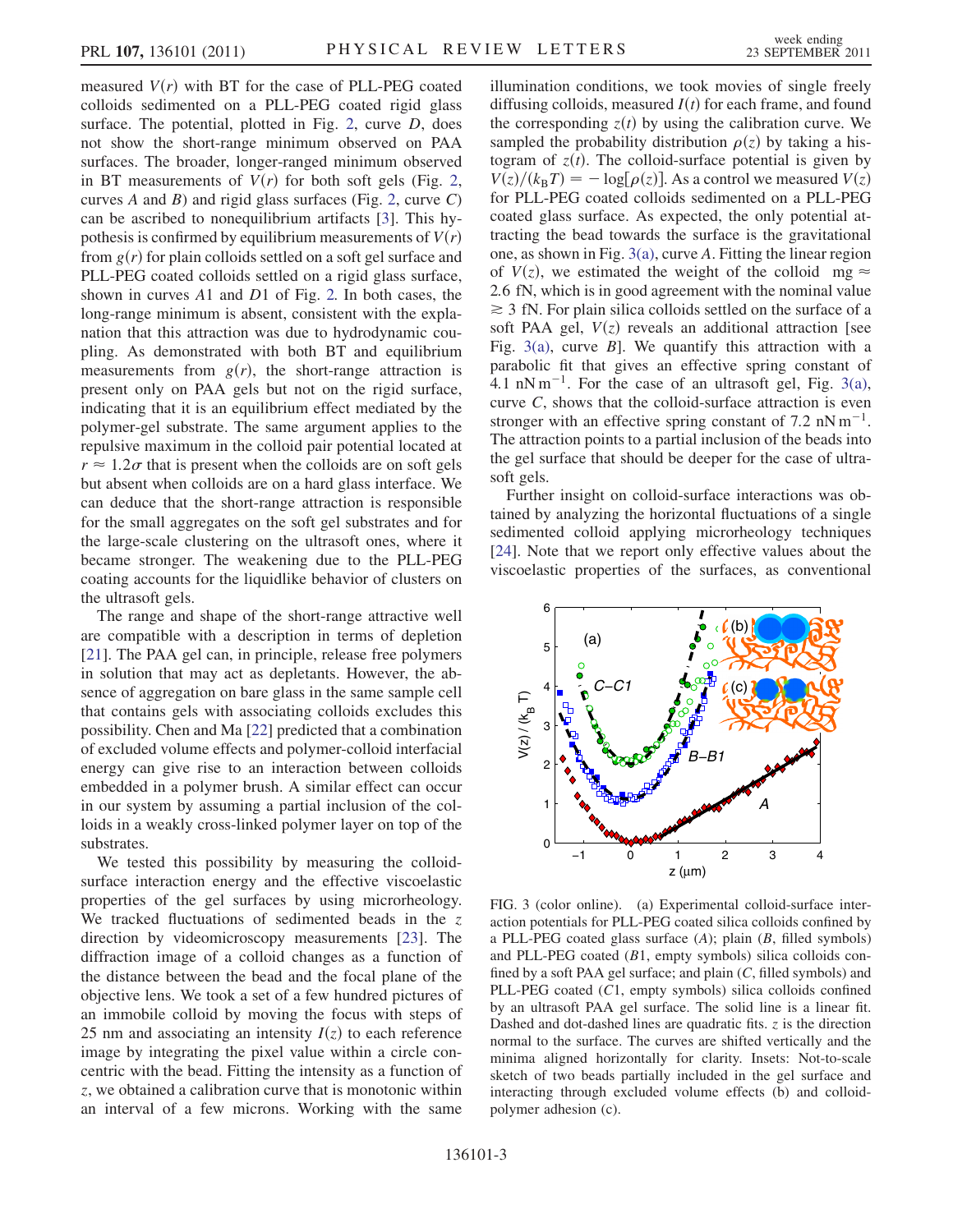microrheology techniques are derived for probe colloids embedded in an isotropic environment [[25](#page-4-2)]. The effective surface viscosity  $\eta_s$ , estimated from the effective loss modulus [\[24\]](#page-4-1), was 1:7 and 5:5 mPa s for soft and ultrasoft gels, respectively. For both substrates,  $\eta_s$  was larger than the value expected for water at room temperature, even in the presence of hydrodynamic coupling with a boundary [\[26\]](#page-4-3). This indicates a coupling between the probe bead and the PAA gels, compatible with partial inclusion. Bulk measurements of the viscosity show that the soft gel has a higher viscosity ( $\eta = 24 \pm 0.5$  Pa s) than the ultrasoft gel ( $\eta = 1.7 \pm 0.5$  Pa s), which is expected as the soft gel has a higher cross-link density. The opposite trend between the effective surface and bulk viscosities can be explained as follows. The bead penetrates more deeply in the ultrasoft gel than the soft gel because of the former's lower crosslink density. This results in a larger contact area between the bead and gel and thus a larger dissipation energy, which, in turn, diminishes the diffusion of the particle on the ultrasoft gel accounting for its larger effective loss modulus.

We suggest two possibilities to explain the observed interparticle attraction of colloids on PAA gels. The first, partial encapsulation, accentuates a depletionlike colloidcolloid interaction [[22](#page-3-21)], as sketched in Fig. [3\(b\).](#page-2-0) The second, direct polymer bridging mediated by the colloidpolymer surface adhesion, can be responsible for the inplane attraction, as shown in Fig. [3\(c\)](#page-2-0) [\[27\]](#page-4-4). For the ultrasoft gels, the deeper penetration of the beads explains the stronger in-plane attraction either by increasing the excluded volume between two adjacent colloids or increasing the bead-gel contact surface. The repulsion found for  $r \approx$  $1.2\sigma$  can be interpreted as the elastic response of polymer coils squeezed between two adjacent beads. We also measured  $V(z)$  on the soft and the ultrasoft gels by using PLL-PEG coated beads, as shown in Fig. [3,](#page-2-1) curves B1 and C1. In the first case steric stabilization does not affect  $V(z)$ , while in the case of ultrasoft gels the potential is slightly less attractive.

In summary, we demonstrated that silica colloids sedimented onto soft cross-linked polymer-gel surfaces interact through a strong short-range equilibrium attractive potential that can be tuned by changing either the substrate stiffness or bead-surface properties and, for the case of ultrasoft substrates, produces large-scale aggregation, eventually leading to the formation of ordered phases. The in-plane interaction correlates with a colloid-gel attraction. All the experimental observations are consistent with the in-plane interactions arising from either depletion effects or direct polymer bridging. Further investigations are needed to determine which of these proposed mechanisms accounts for the aggregation of colloids on surfaces of soft polymer gels.

We thank Daan Frenkel for useful discussions. This work was supported by the Marie Curie Training Network ITN-COMPLOIDS No. 234810, the Ernest Oppenheimer and Schiff Fund, the Leverhulme Trust, the Whiting Foundation, and the NSF Brandeis MRSEC.

<span id="page-3-1"></span><span id="page-3-0"></span>[\\*e](#page-0-1)e247@cam.ac.uk

- <span id="page-3-16"></span>[1] G. M. Kepler and S. Fraden, [Phys. Rev. Lett.](http://dx.doi.org/10.1103/PhysRevLett.73.356) **73**, 356 [\(1994\)](http://dx.doi.org/10.1103/PhysRevLett.73.356).
- <span id="page-3-2"></span>[2] M. Polin, D. G. Grier, and Y. Han, [Phys. Rev. E](http://dx.doi.org/10.1103/PhysRevE.76.041406) **76**, 041406 [\(2007\)](http://dx.doi.org/10.1103/PhysRevE.76.041406).
- <span id="page-3-3"></span>[3] T.M. Squires and M.P. Brenner, [Phys. Rev. Lett.](http://dx.doi.org/10.1103/PhysRevLett.85.4976) 85, 4976 [\(2000\)](http://dx.doi.org/10.1103/PhysRevLett.85.4976).
- <span id="page-3-4"></span>[4] A. Domínguez, M. Ottel, and S. Dietrich, [J. Phys.](http://dx.doi.org/10.1088/0953-8984/17/45/026) [Condens. Matter](http://dx.doi.org/10.1088/0953-8984/17/45/026) 17, S3387 (2005).
- [5] S. H. Im, Y. T. Lim, D. J. Suh, and O. O. Park, [Adv. Mater.](http://dx.doi.org/10.1002/1521-4095(20021002)14:19%3C1367::AID-ADMA1367%3E3.0.CO;2-U) 14[, 1367 \(2002\).](http://dx.doi.org/10.1002/1521-4095(20021002)14:19%3C1367::AID-ADMA1367%3E3.0.CO;2-U)
- <span id="page-3-5"></span>[6] Y. Xia, B. Gates, Y. Yin, and Y. Lu, [Adv. Mater.](http://dx.doi.org/10.1002/(SICI)1521-4095(200005)12:10%3C693::AID-ADMA693%3E3.0.CO;2-J) 12, 693 [\(2000\)](http://dx.doi.org/10.1002/(SICI)1521-4095(200005)12:10%3C693::AID-ADMA693%3E3.0.CO;2-J).
- <span id="page-3-6"></span>[7] I.I. Tarhan and G.H. Watson, [Phys. Rev. Lett.](http://dx.doi.org/10.1103/PhysRevLett.76.315) **76**, 315 [\(1996\)](http://dx.doi.org/10.1103/PhysRevLett.76.315).
- [8] P. Moshayedi, L. da F Costa, A. Christ, S. P. Lacour, J. Fawcett, J. Guck, and K. Franze, [J. Phys. Condens. Matter](http://dx.doi.org/10.1088/0953-8984/22/19/194114) 22[, 194114 \(2010\)](http://dx.doi.org/10.1088/0953-8984/22/19/194114).
- <span id="page-3-8"></span><span id="page-3-7"></span>[9] D. E. Discher, P. Janmey, and Y.-l. Wang, [Science](http://dx.doi.org/10.1126/science.1116995) 310, [1139 \(2005\)](http://dx.doi.org/10.1126/science.1116995).
- [10] A. Engler, L. Bacakova, C. Newman, A. Hategan, M. Griffin, and D. Discher, [Biophys. J.](http://dx.doi.org/10.1016/S0006-3495(04)74140-5) 86, 617 [\(2004\)](http://dx.doi.org/10.1016/S0006-3495(04)74140-5).
- <span id="page-3-10"></span><span id="page-3-9"></span>[11] T. A. Ulrich, E. M. de Juan Pardo, and S. Kumar, [Cancer](http://dx.doi.org/10.1158/0008-5472.CAN-08-4859) Res. 69[, 4167 \(2009\)](http://dx.doi.org/10.1158/0008-5472.CAN-08-4859).
- <span id="page-3-11"></span>[12] A. L. Zajac and D. E. Discher, [Curr. Opin. Cell Biol.](http://dx.doi.org/10.1016/j.ceb.2008.09.006) 20, [609 \(2008\)](http://dx.doi.org/10.1016/j.ceb.2008.09.006).
- <span id="page-3-12"></span>[13] Measured by using a Physica MCR bulk rheometer (Anton Paar, Austria).
- <span id="page-3-13"></span>[14] J.C. Crocker and D.G. Grier, [Phys. Rev. Lett.](http://dx.doi.org/10.1103/PhysRevLett.73.352) **73**, 352 [\(1994\)](http://dx.doi.org/10.1103/PhysRevLett.73.352).
- <span id="page-3-14"></span>[15] J. C. Crocker and D. G. Grier, [J. Colloid Interface Sci.](http://dx.doi.org/10.1006/jcis.1996.0217) 179, [298 \(1996\)](http://dx.doi.org/10.1006/jcis.1996.0217).
- [16] Homemade optical tweezers based on a 2 W 1064 nm laser (CrystaLaser) mounted on a Nikon Eclipse Ti-E microscope with a Plan Apo VC  $60 \times W1$  1.2 N.A. objective and a Pike F-100B CCD camera (Allied Vision Technologies).
- <span id="page-3-15"></span>[17] We used homemade software based on open source MATLAB routines available at [http://physics.georgetown](http://physics.georgetown.edu/matlab) [.edu/matlab.](http://physics.georgetown.edu/matlab)
- <span id="page-3-18"></span><span id="page-3-17"></span>[18] J. Baumgartl and C. Bechinger, [Europhys. Lett.](http://dx.doi.org/10.1209/epl/i2005-10107-2) 71, 487 [\(2005\)](http://dx.doi.org/10.1209/epl/i2005-10107-2).
- <span id="page-3-19"></span>[19] Tracking the distance between plain colloids on ultrasoft gels was not reliable due to rapid aggregation.
- [20] For practical reasons, our samples could not be sealed. The resulting slow evaporation could possibly increase the buffer concentration leading to further reduction in the Debye screening length. No measurable flow at the level of the surface was observed.
- <span id="page-3-20"></span>[21] F. Oosawa and S. Asakura, J. Chem. Phys. 22, 1255 (1954); S. Asakura and F. Oosawa, [J. Polym. Sci.](http://dx.doi.org/10.1002/pol.1958.1203312618) 33, [183 \(1958\)](http://dx.doi.org/10.1002/pol.1958.1203312618).
- <span id="page-3-21"></span>[22] K. Chen and Y.-q. Ma, [J. Phys. Chem. B](http://dx.doi.org/10.1021/jp051403u) 109, 17 617 (2005).